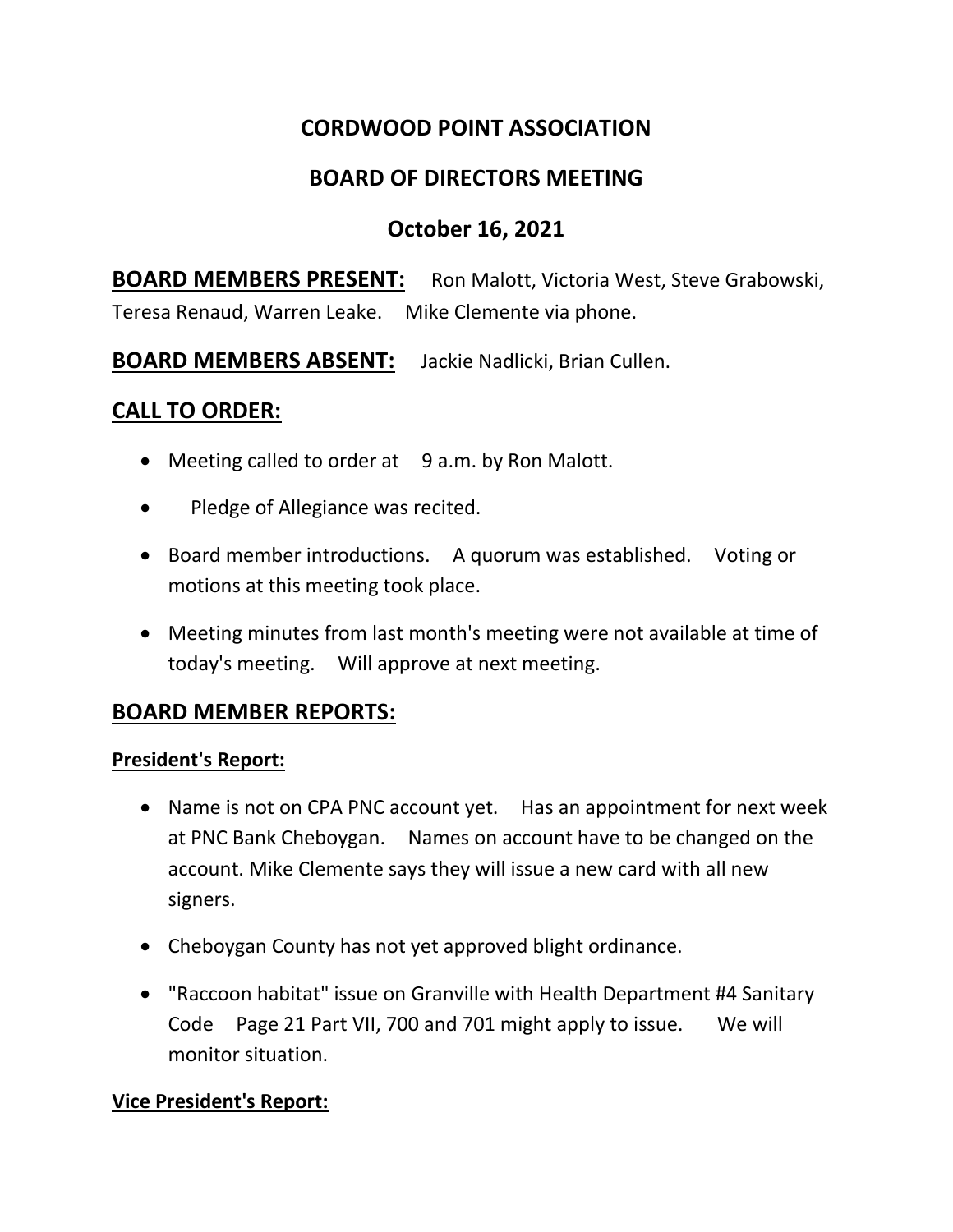• None.

#### **Secretary's Report:**

- My many thanks to Jackie Nadlicki for taking notes during my absence at the September 2021 meeting!
- Reminder that U.S. Postal workers are either federal contractors or federal employees. Help by keeping mailbox areas cleared of snow and debris so they can deliver mail.
- Told potential property or houses buyers in Cordwood to put questions in writing to the board to avoid miscommunication.
- Personal request to remove Board member(s) personal phone numbers from public posting due to robocalls, etc. Board voted approval with removing these from public posting.
- Board prefers to keep meetings in person rather than Zoom meetings.

## **Treasurer's Report:**

- Emailed a copy to all board members. Thirty four (34) people showed up, \$871.94 includes tip and 2% for using credit card. Money collected by Lynn was \$410 deposited at bank on 10/15/21. We are doing fine in case of money. 2 cents earned on money market account.
- Says Chebogyan Title called informing Mitchell house closes soon.
- Nine (9) properties for sale and one is a home.
- Fees: Forty (40) people total still owe and 16 owe for 2021. Twenty-four (24) residents still owe more than two years. Three people on payment plans. Lein on one house. Two are facing leins. Reminder letters to be sent after January 1, 2022.
- The website addition of paying online option not done yet. PNC paperwork is underway. Plans for this to be in place by Spring 2022.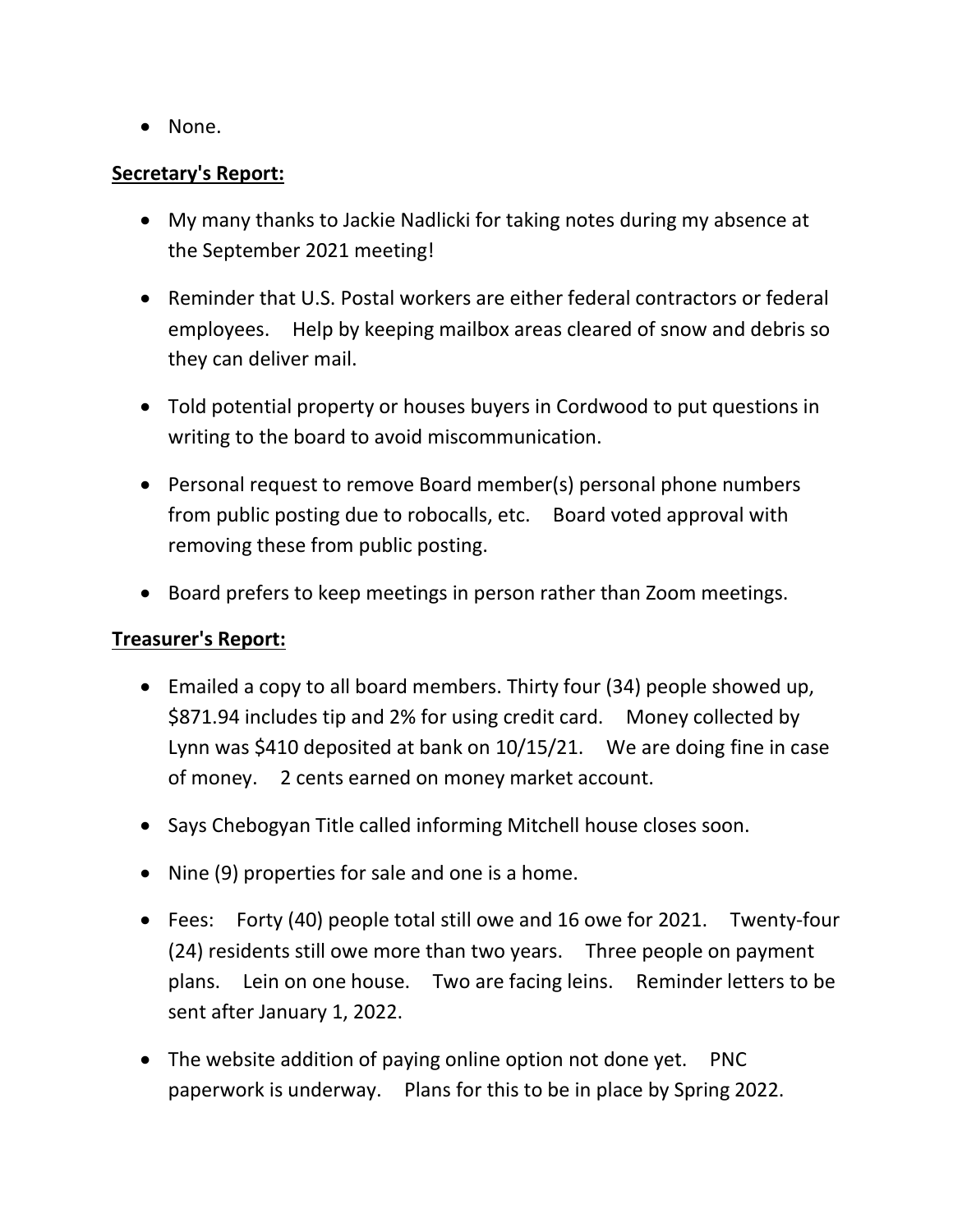• Warren Leake and Steve Grabowski voted to approve report. Board approved report.

## **COMMITTEE REPORTS:**

**Parks:** Park committee is that basketball net in Park 4. No one is using it. It will sit crooked until Spring. Brian was dealing with this issue.

**Buildings and Grounds:** Reminder for Sprays to close and winterize Clubhouse for the winter before first freeze.

Steve will be working on the lights in Clubhouse and subdivision.

**Social:** Harvest Dinner sucessful! Ron, Warren, Steve were there. Everyone loved that idea of having it at a restaurant. No clean up, no fuss about food, easy to do.

**Welcome:** None.

### **OLD BUSINESS:**

- Terry Franz wants to stay on for maintenance. No price increase. Will drop off paperwork and work with us regarding the CPA ditch overgrowth issues. Ron a stipend. Mike says Terry is paid for what he does if Board agreed the work prior. Terry has tools to deal with ditches.
- Post that ditches will be dealt with. Ditches are right of way. Suggestions about how to notify residents on when, how and why we are dealing with the ditches.
- Teresa will notify Tom about legalities on the ditches. Ron will have numbers on this by April meeting.
- Steve had comment at Harvest dinner about idea of bringing in a dumpster for ONLY Cordwood residents get rid of their blight stuff. Ideas range from limited weekend day, to have guidelines such as no hazardous waste, or stickers, Habitat for Humanity to collect things that can be re-used or re-habbed. Some staff members have offered to man the station. List